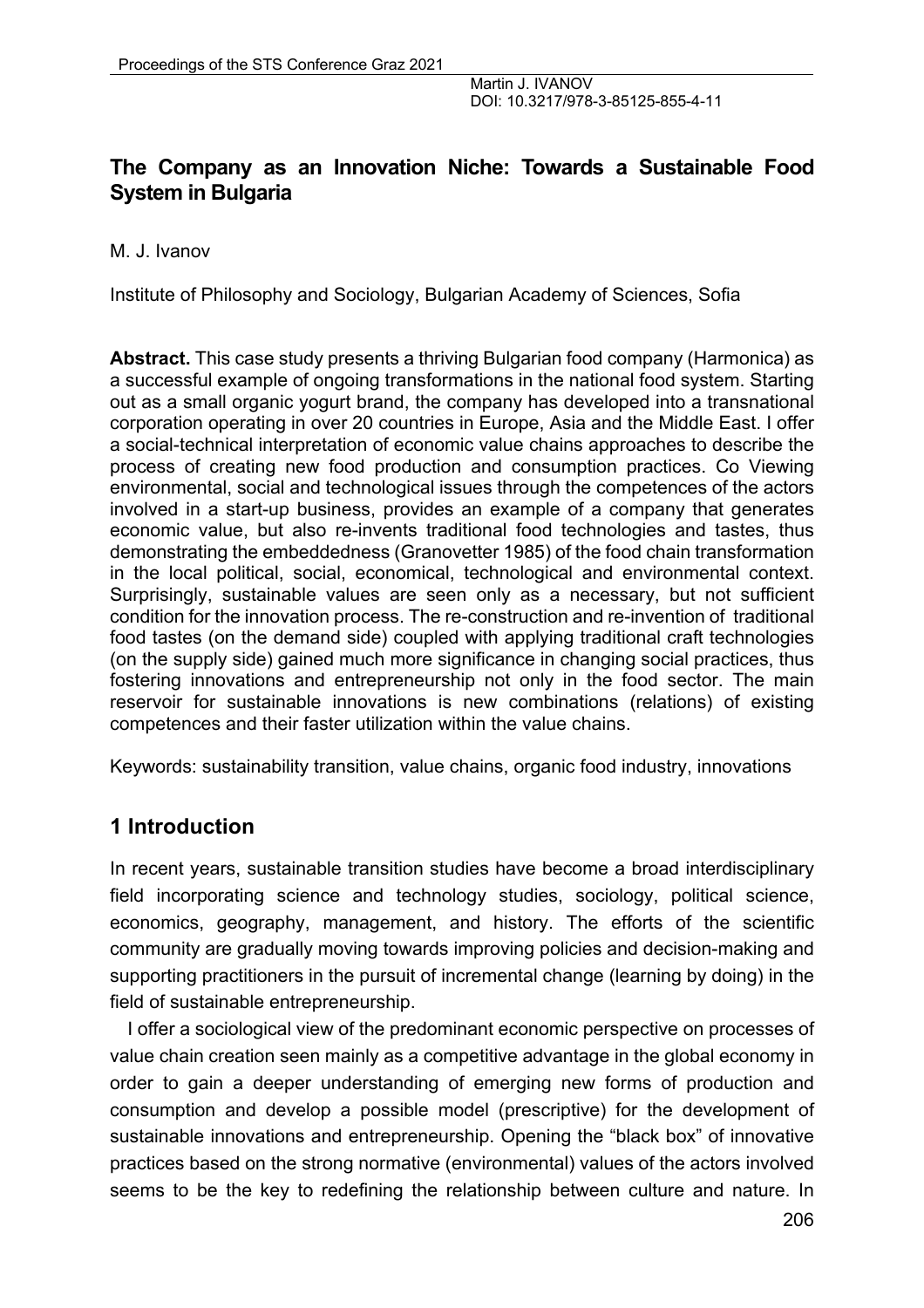general, it is assumed that social capital, understood as the ability to mobilize the various competences of the actors (internal perspective) and client-oriented experiences (external perspective) drive the value creation process. Thus, my hypothesis is that new technical (scientific) inventions are not the main reservoir for sustainable innovations (Schumpeter, 1954), but rather new combinations of existing knowledge and skills and their faster utilization in the value chains.

This case study presents a successful Bulgarian food company (Harmonica) as an example of the ongoing transformation of the national food system, which originated as a small organic yogurt brand but has since developed into a transnational business operating in over 20 countries in Europe, Asia and the Middle East.

## **2 Theoretical Approach**

#### **2.1 The Niche Formation**

As one of the prominent theories in contemporary sustainable transition debates, the multi-level perspective approach (MLP) (Geels, 2002; Smith et al., 2005; Geels et al., 2016) is a good starting point for theoretical extension.

The MLP approach differentiates three main levels of analysis: landscape developments, socio-technical regimes and niches. Thus, transitions take place when coupling occurs between landscape pressure, niche-innovations and regime responses to these. Central actors in this process are incumbents from the sociotechnical regime and newcomers from other regimes or niche-innovators. The sociotechnical regimes are perceived as a central unit of analysis, in view of the embeddedness of technologies and firms within the socio-economic context (Smith et al., 2005). In our view, more attention should be paid to the processes of "niche-in-themaking" (Paschen et al. in El Bilali 2019) and interactions between different actors. Thus, opening the "black box" of niche formation and early-stage developments could bring better understanding of the complex processes of sustainable transitions.

Thus, by the end of the 1990s the strategic niche management approach (SNM) was developed as a research model (Kemp et al. 1998; Weber et al. 1999) "*to import insights from constructivist science and technology studies into evolutionary economics as developed by Nelson and Winter (1982) and Dosi (1982"*' (Schot & Geels 2008: 539) and later as a policy approach aimed at managing "*(1) socially desirable innovations serving long-term goals such as sustainability, (2) radical novelties that*  face a mismatch with regard to existing infrastructure, user practices, regulations, *etc.*"(ibid.) within so-called niches.

Hence, SNM is defined as 'the creation, development and controlled phase out of protected spaces for the development and use of promising technologies by means of experimentation, with the aim of (1) learning about the desirability of the new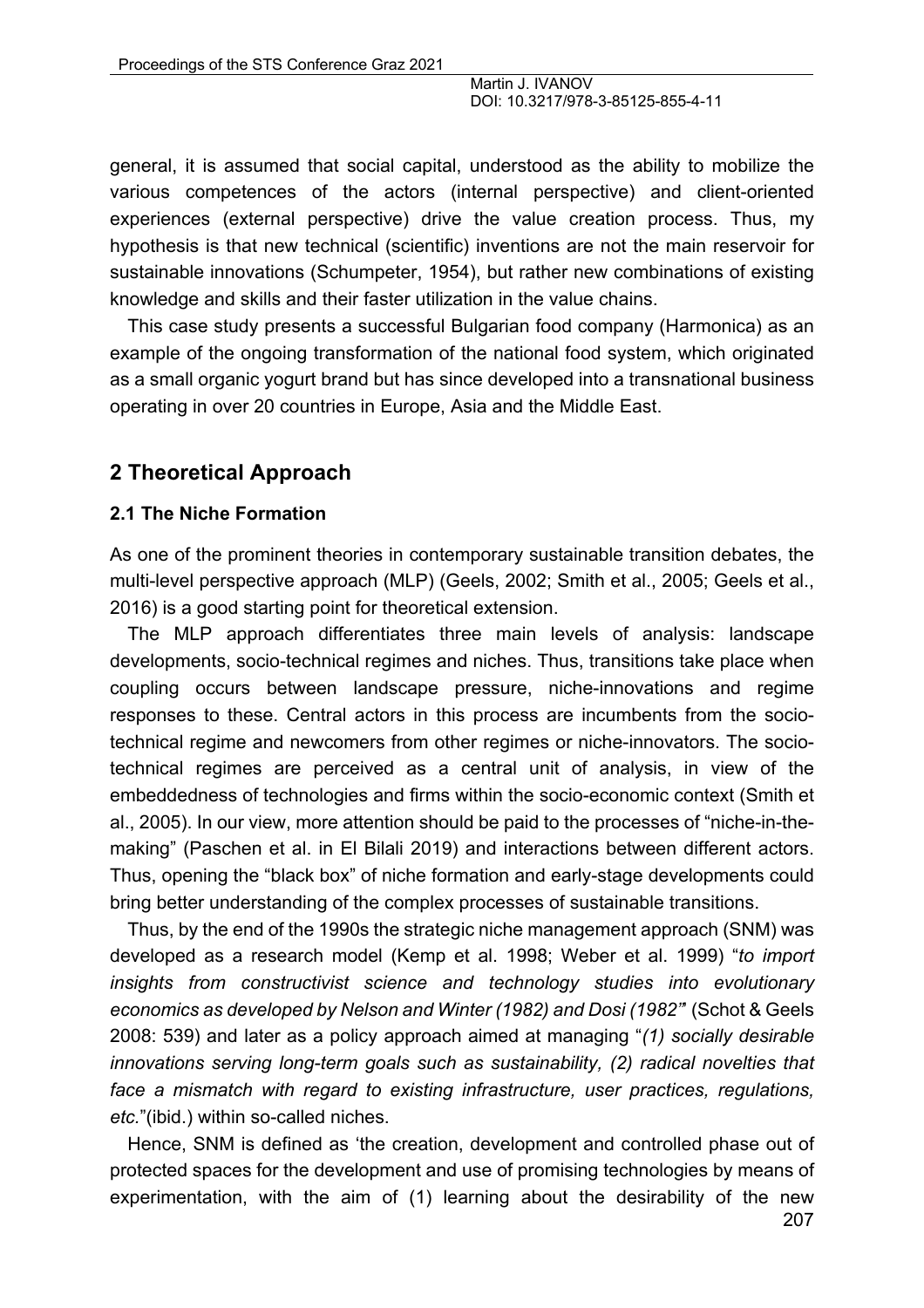technology and (2) enhancing the rate of application of the new technology' (Kemp et al. 1998: 186). Weber et al. (1999: 17) summarized three key processes in niche formation:

- coupling of expectations;
- learning about problems, needs and potentialities; and
- network formation.

Starting from the question, how technological regime shifts occur, Kemp et al. (1998) provide historical evidence that "entrepreneurs/system builders and niches play an important role in the transition process" (ibid.: 183). They conclude that niches are crucial for the development of a new regime. Without a niche the entrepreneurs/system builders won't be able to innovate. The general understanding is that niche formation is coupled with certain policies to deal with different barriers during the process. Thus, the "niche" is seen as an interactive space outside any particular organization—a meso level, which even needs governmental support and top-down navigation. Nonetheless, the authors admit that there are some open questions and risks that should be taken into account with strategic niche formation. Certainly, the approach is useful but in our view it does not stress enough the incentives and certainly the stakes in terms of agency and the "leadership" within that process.

Thus, we need again to go back to the roots – the entrepreneur as a central figure (Schumpeter 1912)—and acknowledge that the "right" place where innovation occurs is the company (the micro level). The role of innovator-entrepreneurs in combining all necessary types of knowledge, skills, resources and capabilities (Fagerberg et al.) is crucial in terms of the question of leadership and system change. Of course, focusing on the micro level we do not want to juxtapose the different levels. The interplay between companies and different networks of innovators in terms of developing strong and weak ties (Granovetter 1985) has already been analyzed and belongs to the "standard" view of the systemic nature of innovations. Instead, we would like to shed light on the process of innovation in relation to the process of business development as Schumpeter (1934) differentiates in terms of:

- 1. The discovery of a new source of raw materials or semi-finished products
- 2. Creating a new product or giving a new quality to a product
- 3. The introduction of a new way of production
- 4. The creation of new markets
- 5. The creation of a new organizational form and / or the acquisition of a leading (monopoly) market position.

Thus, we would like to focus on the process of value creation instead of solely on innovation considering it as an outcome of this process.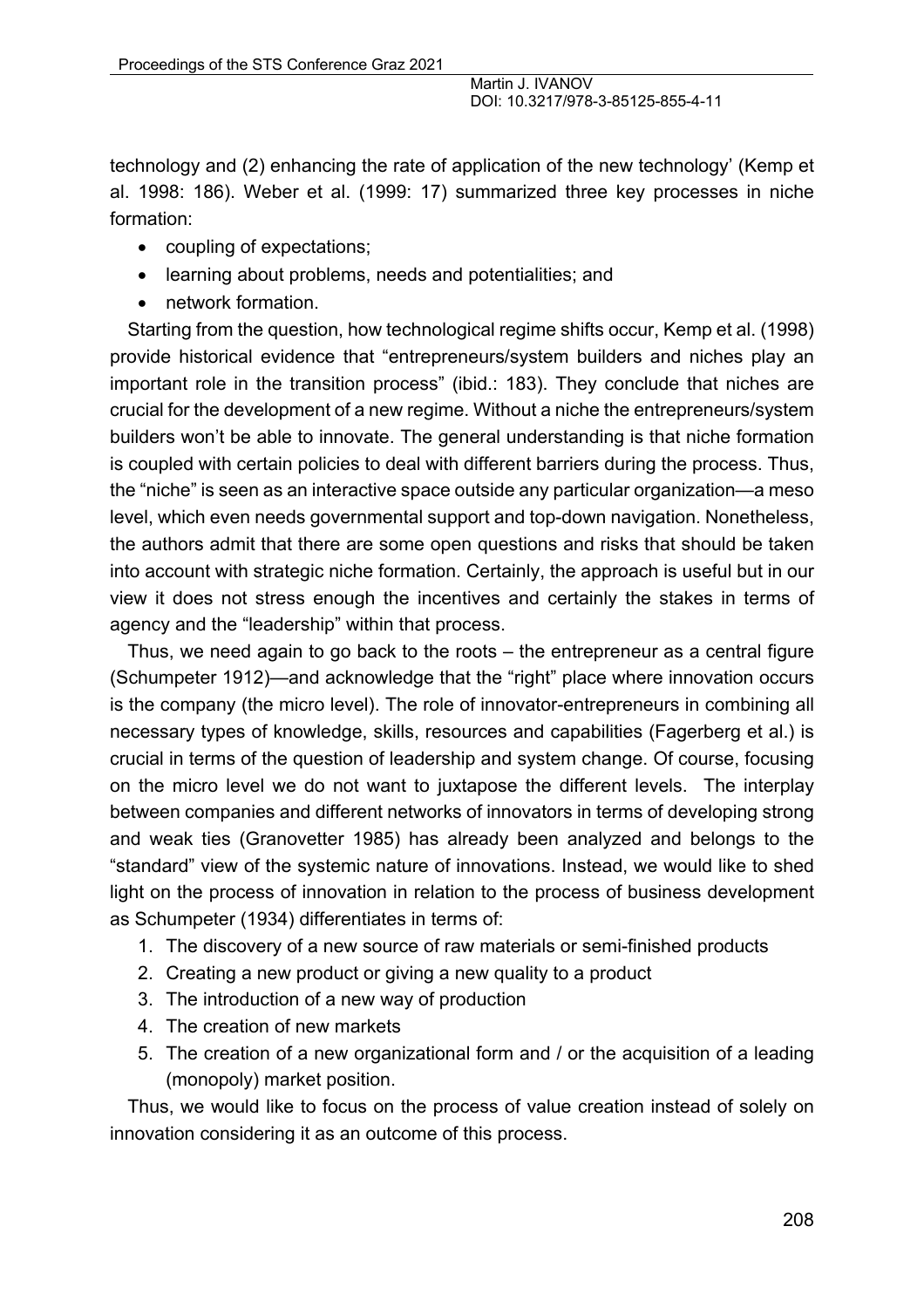### **2.2 The Value Chains Approach**

The concept of value chains originated in the field of business management. Introduced in 1985 by Michael Porter in his book *Competitive Advantage: Creating and Sustaining Superior Performance* (Porter 1985), it is based on the idea of the procedural nature of the business organization. Each company builds a specific system in which, in order to create and place on the market a product or service in return for a certain value (price), it must invest and acquire certain resources (money, labor, materials, machinery, etc.) and transform and process them to the final outcome. How well this chain functions and is organized determines how profitable a business is, how efficiently it works and what levels of profit and return are achieved.

Porter (1985) categorizes the types of activities that characterize value chains in order to give the company a competitive advantage. The interesting thing in this case is that the secondary activities proposed by him include human resource management and technological development, unlike, for example, logistics, marketing and sales mentioned as primary. This demonstrates the main disadvantage of the concept that the (added) value is understood only in terms of the capitalized (financial) one. Accordingly, the last three areas have an advantage because, at first glance, their financial result is utilized more directly. Therefore, a broader understanding of value not only in quantitative, purely economic indicators (profit, efficiency, etc.), but its inclusion and expansion with other (quantitative and qualitative) dimensions such as technological, environmental, and social factors - offers an opportunity for new ways of analysis and management of entrepreneurial endeavours.

#### **2.3 The Value Capture vs. Value Creation Process**

One possible direction proposed by Gereffi et al. (2005) concentrates on the global production and consumption patterns in different economic sectors. The approach looks at the value process in macroeconomic terms by postulating production-driven and consumer-driven value-added commodity chains (Gereffi, 1999). Global value chains consist of a set of inter-organizational networks grouped around a single product or service, connecting households, businesses and countries in a global economy. These networks are situation-specific, socially constructed and locally integrated, emphasizing the social inclusion of the economic organization. The specific segments in each chain are represented as nodes in a network. Each subsequent node in the chain includes the acquisition and/or organization of contributions (raw materials or semi-finished products), labor, transport, distribution and consumption. Chains are characterized by four main dimensions: an input-output structure (various value-added capacities, whether tangible or intangible), connecting actors in a given industry or related industries; territorially attached activities; management structure, determining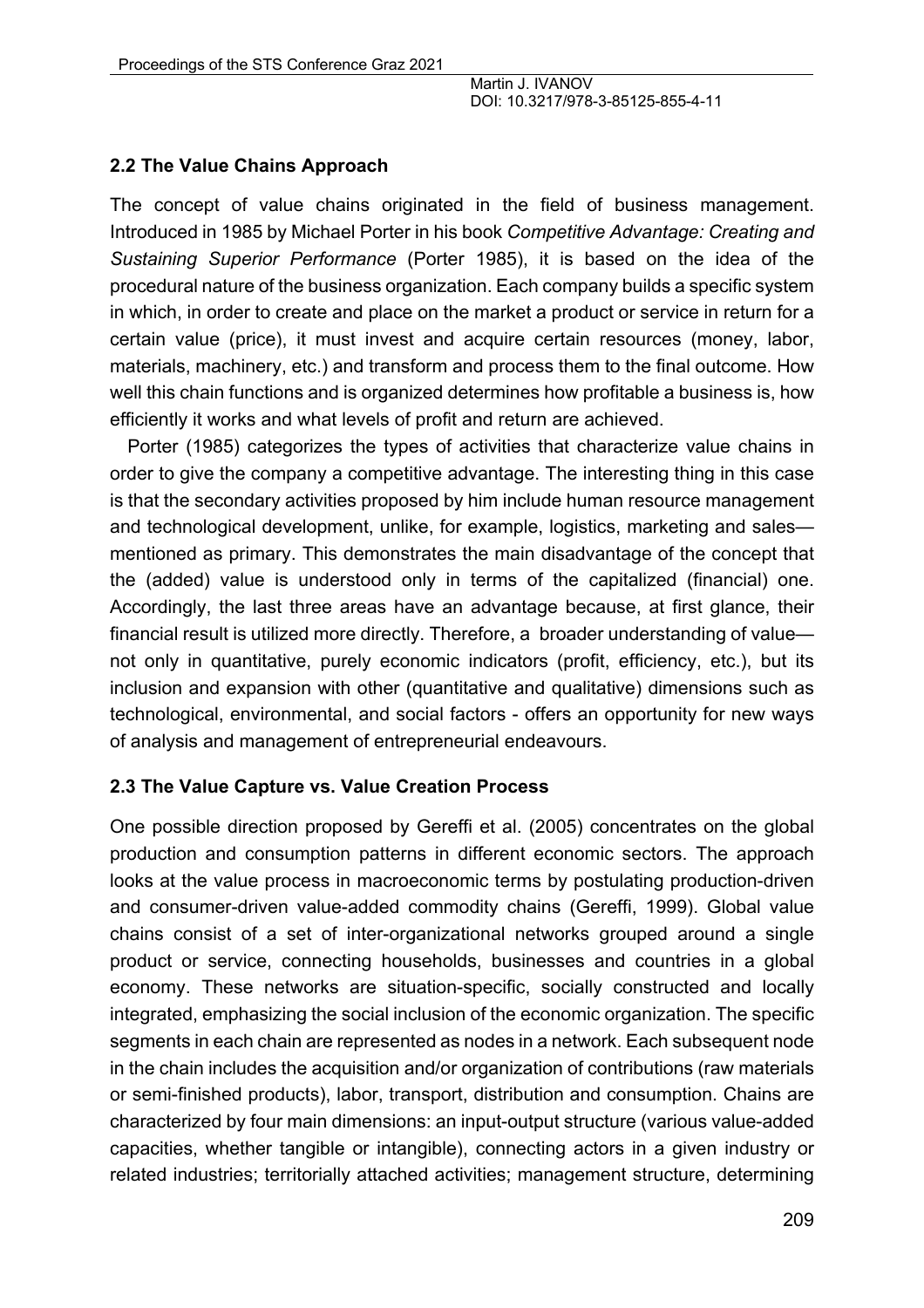the flow, speed and direction of movement of goods, capital, resources, etc.; institutional framework (political regimes, formal and informal "rules of the game") in a national and international context.

In practice, however, Gereffi focuses on only one of his analytical dimensions, namely the management structure of commodity chains, i.e. on the final product, with a partial exception in the input-output interactions in its analysis of the footwear and textile industries. On this basis, he derives two ideal types of value-added chains: production-driven and consumer-driven commodity chains. Based on the sectoral organization of production, he postulated that the first type of integrated production systems were typical of multinational companies in such capital- and technologyintensive sectors as automotive, computer hardware, semiconductor, aircraft, power generation and other heavy electronic equipment. Corporate power in these systems is seen through the prism of vertical exercise from headquarters to divisions, with the value produced "flowing" in the opposite direction. The other ideal type of 'consumerdriven commodity chains' demonstrates that there are 'non-factory producers' who organize the global production process on the basis of consumer control, mainly through brand names and distribution networks.

This approach is important because it takes into account the global division of labor within the sectoral specialization of a particular national economy and the ways in which it "connects" with the world economy by identifying several different strategies for catching up industrialization. At the same time, Gereffi acknowledges that none of the countries surveyed follows exactly the same path. The interaction among geopolitical factors, cultural heritage, existing political regimes, government policy, local institutions and structures, etc. creates unique paths for development.

In sum, the global value chain approach seems to be more interested in the utilization of the end product/commodity within the global networks of different economic sectors and the control that global players exercise on its distribution. Thus, this approach is more relevant in explaining well-established industries and their global structural organization more in terms of value capture/distributions than value creation. It seems to be understood and described more as a linear process from product or service development through production, marketing, sales and distribution. In this way the strategy of the companies is to concentrate on what they have done, to analyze backwards and improve the process to find one "optimal" way of doing things. Thus, the industrial age value chain even at the level of management focuses more on value capture rather than value creation:

"More than 80 percent of our management tools, systems, and techniques are for value-capture efforts, not for value creation; this includes techniques such as total quality management (TQM), enterprise resource planning (ERP), Six Sigma, Lean

Startup, and Agile Systems. These tools are valuable for keeping an enterprise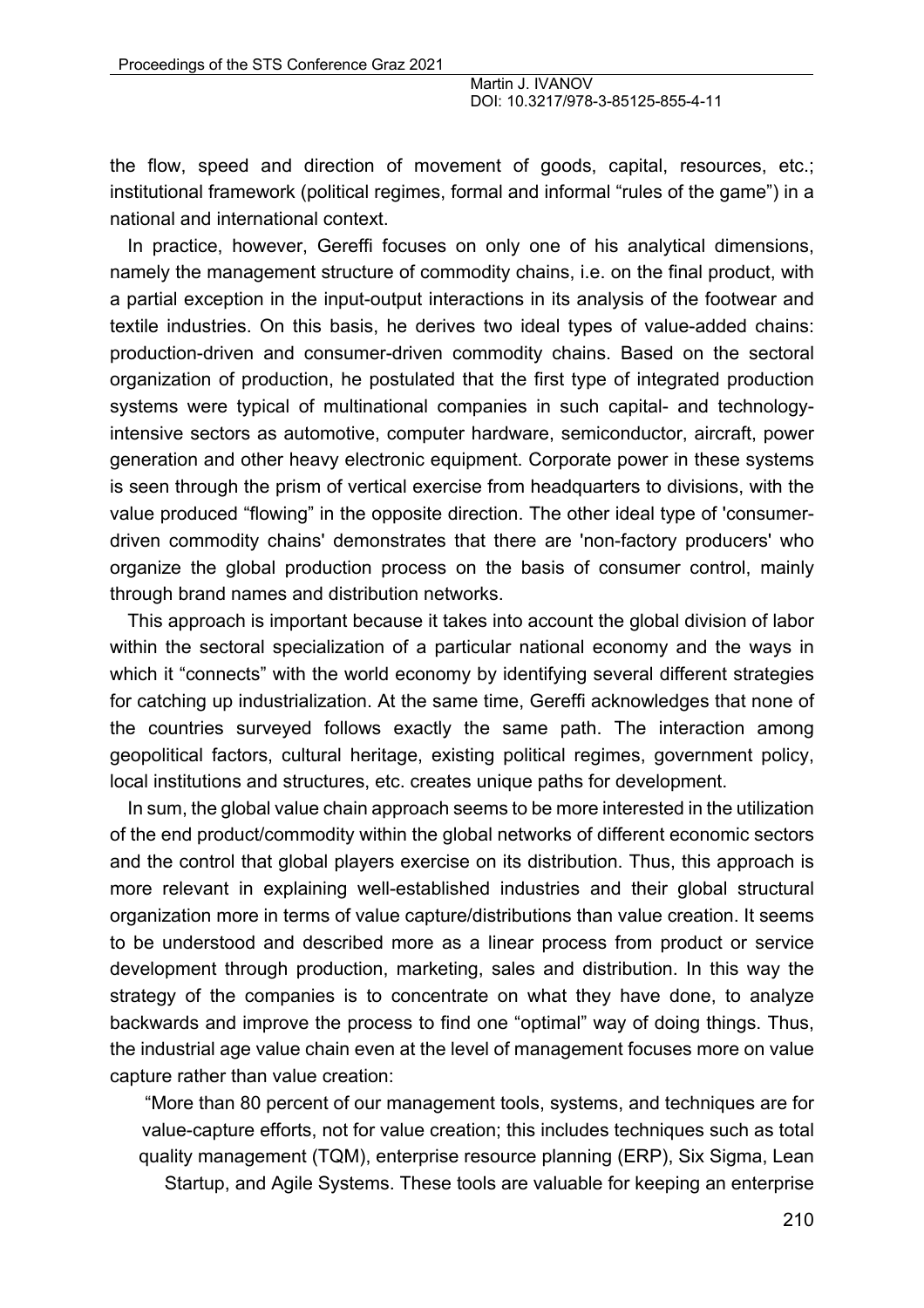running smoothly. But we should be focusing on value creation rather than value capture alone." (Mootee 2013: 59)

Kaplan and Norton (2004) conclude that companies pay more attention to the past and what they have as tangible assets and less to the intangibles, which actually determine what they have to do now and in the future.

"That's why there's been little emphasis on managing intangible assets. However, they're the resources that make up the foundation for tomorrow's financial success. Before we go further, let's understand what we mean by an intangible asset. It can be the knowledge that exists in an organization to create differential advantage — and to satisfy customer needs. Intangible assets consist of things like employee capabilities,

databases, information systems, customer relationships, quality, responsiveness, and products or services. Generally, a company's intangible assets account for 75 percent or more of its market value. Conversely, its tangible assets represent less than 25 percent." (ibid.)

#### **2.4 The Value Creation Process**

The value creation process within the company is already identified as a practice that brings additional competitive advantage. The difference between the optimizing and innovative companies has been studied (Lazonick 2004). The "resource-based" approaches to the company's management have been taught in business schools since the 1980s. Following newly adopted Design thinking approaches (Mootee 2013) and Porter's (1985) internal and external perspective for innovation strategy in companies I propose the following analytical schema in addition to the SNM approach:

- 1. **Coupling of competences** (internal process perspective) connect (team) knowledge, skills, competences to value creation process. I categorize the following 5 general competences (Ivanov, Varbanova 2016, Varbanova 2019):
	- Entrepreneurial
	- Craft (technical, sector specific)
	- Human-centered (client-oriented)
	- Process-oriented (technological)
	- Organizational (logistical)

Thus, in respect to Schumpeter (1954), as already mentioned, the leadership in the value creation process is directly connected to the entrepreneurial capabilities of the company's management and its competences to identify innovation possibilities. Schumpeter stresses overcoming social and even psychological barriers towards innovation as a main prerequisite in process formation.

2. **Customer value identification** (external process perspective) – connect (user) experiences to value creation. To this second dimension, again Schumpeter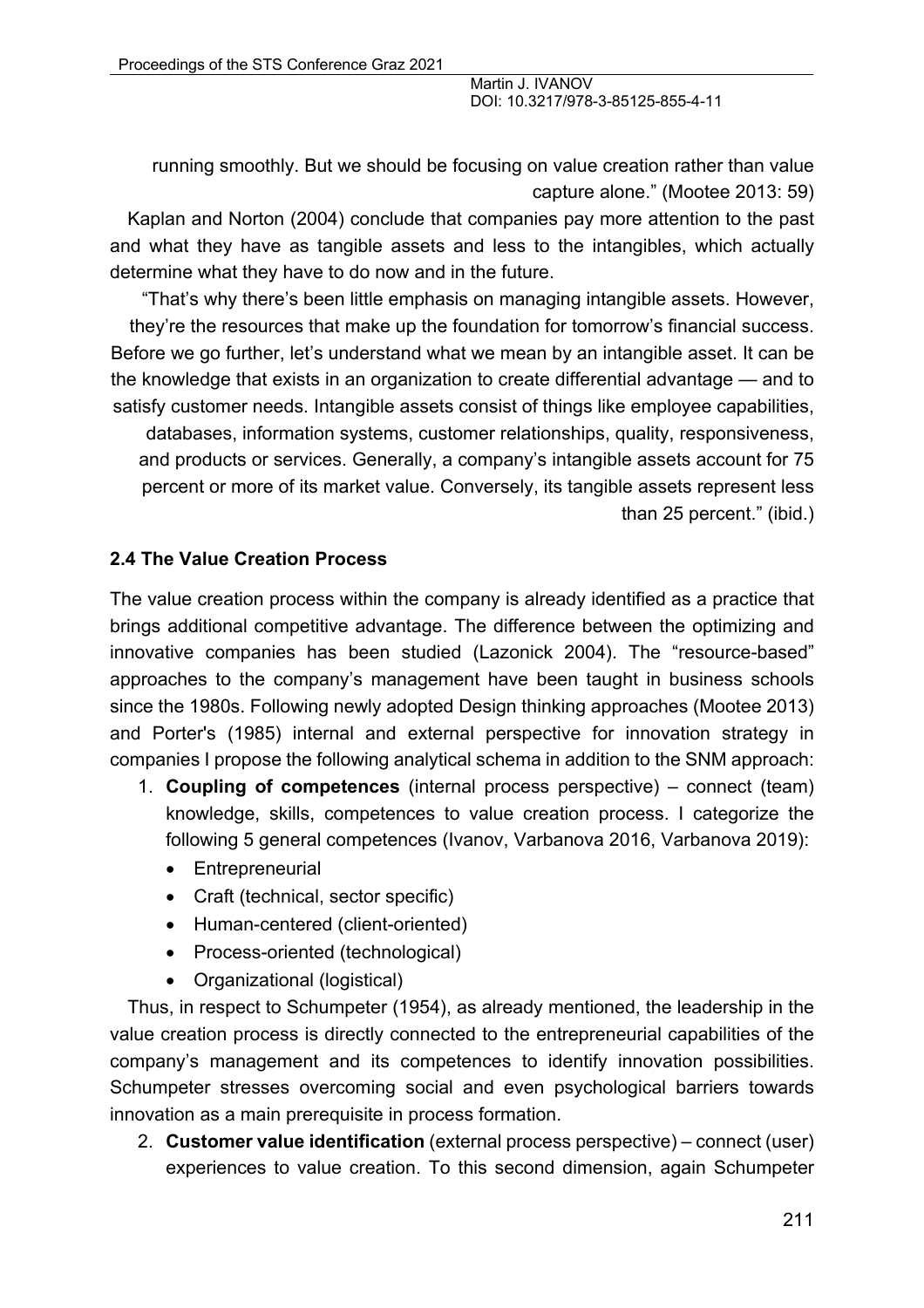(ibid.) points out the need for a suitable environment to meet the needs of the customers/users.

- 3. **Experimenting** (prototyping and testing) connect (internal) knowledge and (external) experience to value and prove value creation usefulness. This phase is an important step in value creation process. Design thinking methodology emphasizes its importance and "fail fast" strategy. Prototyping and testing should be timely and costs restricted.
- 4. **Network formation** (scaling up) evolve value creation process and expand to others.

This final point is the most important step in securing success of the innovation. As Schumpeter (ibid.) already recognized, without the encouragement of other entrepreneurs to take the risk and lead them along the new path there can be no change.

# **3 Case Study of Transforming the Bulgarian Food System**

In the framework of this article, a case study will be presented as an example for reconstructing the process of value creation in the field of sustainable development. The company in question is in the Bulgarian food sector and a pioneer in organic food production. The case study is part of a broader ongoing research project that combines both quantitative and qualitative methods of analysis. Media publications, interviews and other publicly available sources in the field of eco-entrepreneurship in recent years are analyzed. Mapping of the eco-entrepreneurial ecosystem was carried out with the aim of maximum coverage of eco-entrepreneurs in the country. The decision to present the case is based on its importance for the food industry itself and its successful expansion.

# **3.1 Background**

The founders of the company are Lyubomir Nokov, his wife—former Bulgarian tennis player Magdalena Maleeva, and Metodi Metodiev. The company, Harmonica, was founded in 2008 and started with the production of organic milk and yogurt. The story begins in 2004 or 2005, when Bulgarian farmers were trained and supported to move to organic production under a project of the Biouniverse Foundation, supported by a Swiss donor program. Two of the farmers at a dairy farm near Troyan (electrical engineers by education, but hereditary breeders) had graduated from the project and produced bio-yogurt, which they sold in Sofia. Interested in the product, which at that time few Bulgarians were aware of, the founders of Harmonica out of curiosity and as customers visited the dairy farm and became acquainted with the production process of Bulgarian organic yogurt.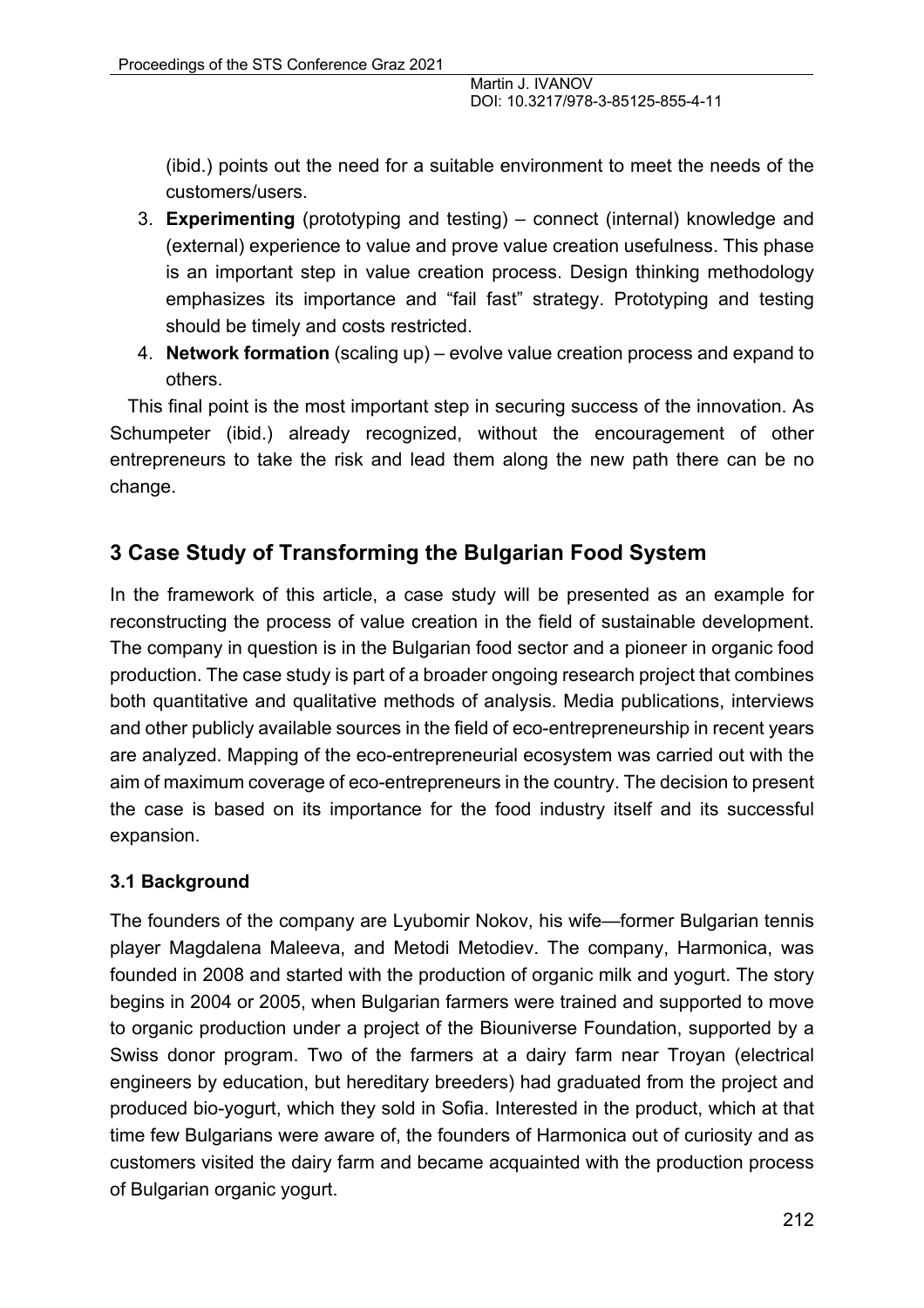#### **3.2 Coupling of Competences**

Nokov remembers:

"I was very sceptical and I said it was absurd in Bulgaria, we had never heard of anything organic and suddenly we decided to go and see it on the spot and got in the car, went to a farm and found it through Google Maps…just as customers. And we went to the farm and a breeder, I now know that he is a breeder, then I did not know what he was, he came and said: please come out now we will milk them and they are worried when there are outsiders. And we were impressed that the farm was super clean, without any such unpleasant ... and we went out and met them the next day, we talked a lot and then we became friends with the farmers and gradually decided to help them just to have the milk, because they were in a situation where they had done everything, but there was no market, simply because no one knew what it was all about." (in-depth interview with L. Nokov, 2018)

It turns out that the organization of the production itself is a complex task. Adhering to environmental standards is an important frame in the value creation process, from the natural resources (grazing, straw, cows, milk) to the final product (yoghurt). This rather short chain requires actually quite complex capital and labor-intensive decisionmaking with practical application of specific know-how. The prerequisites were there. The farmers' electrical engineering education is an indicator of process-oriented (technological) and organizational (logistical) competences and the hereditary experience in animal husbandry sets the normative (environmental) framework, but also of course the specific craft competences. The animals are not just a resource; they have a certain inherited attitude. They even dictate the situation: "Please come out, because they are worried about outsiders," says the farmer. There is an attitude in which the farmers have become spokesmen for the interests of non-humans. On the other hand, it is noticeable that there is a combination of the industrial (modern) paradigm with the traditional (livestock) one. The dairy farm is well organized and clean, the processes are structured and the environment is protected. At the same time within the value creation process the human-human interaction seems essential, that invisible, social bond, when the actors in their reconstruction of past events point out: "The next day we met, we talked a lot and then we became friends" (ibid.).

#### **3.3 Customer Value Identification**

As we see in this case, in the process of value creation, it is not simply a matter of economic interests and rationality—the *homo oeconomicus*, who is cold, calculating gains and profits. They are preceded by (social) accumulations, but also by the practical mastery of a certain matter (know-how) in this case, organic animal husbandry. It turns out that in the specific Bulgarian context as the farmers started in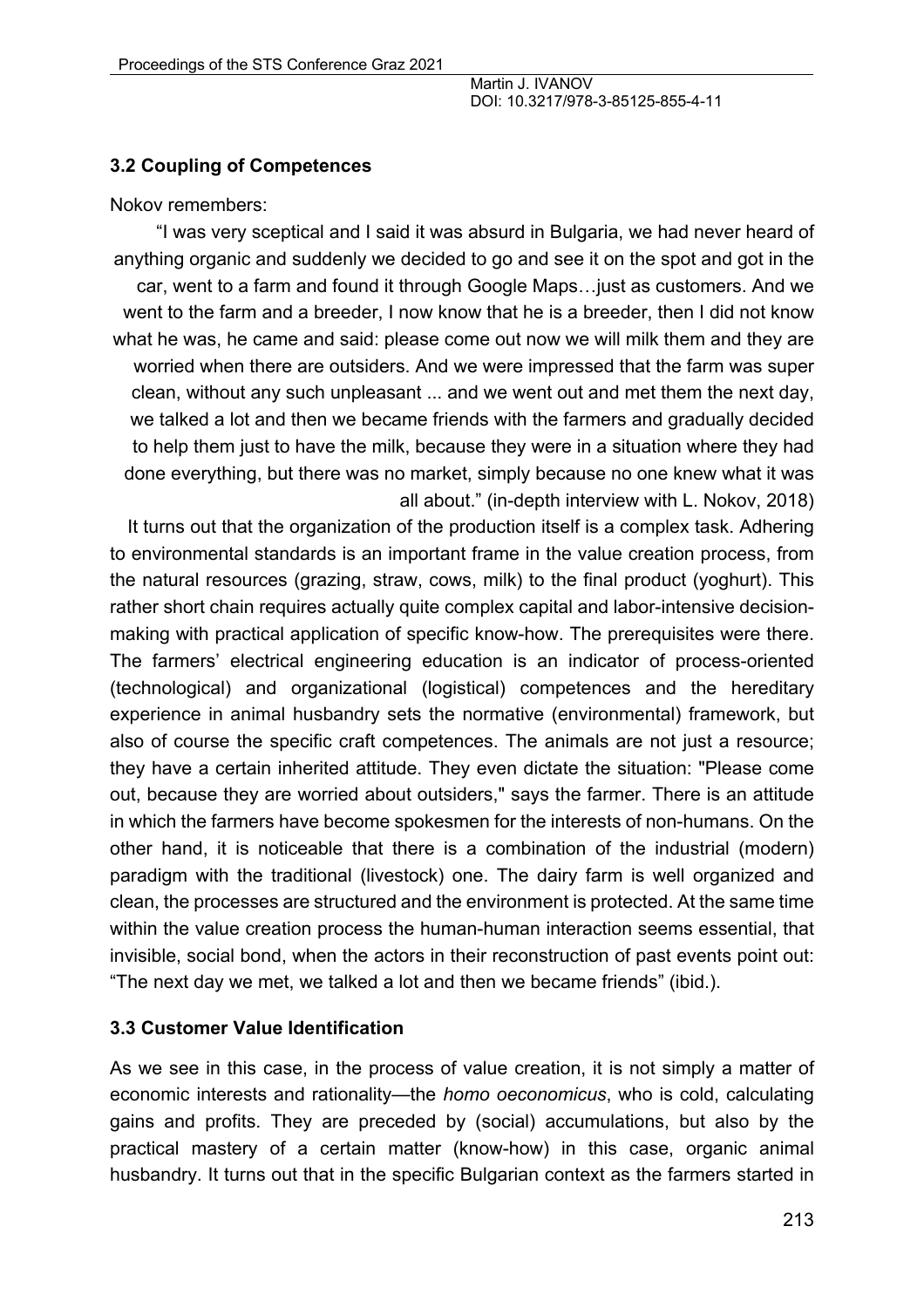2004 this was not enough. Without the external perspective, the value proposition to the potential costumers, there could be no viable solution. Here, our actors are testing and proposing an additional value chain, which is not just a matter of finding a market for this quality and environmentally friendly product: "...It was a bit of a coincidence, and then we decided to just help them get into the shops and such a good product, if they sell it in two shops in Sofia the work is done. It was not so easy. At one point, together with a friend of mine, who was in the food industry, with whom I discussed everything at the time, I decided to take this work more seriously, to take up marketing, then it turned out that we had to also take over the production part" (ibid.).

Our actors added their client-oriented perspective to the puzzle, but also in terms of food production, opening their own dairy: "...Then in 2008 we must have opened this small dairy here near Sofia, in Malo Buchino, and step by step something began to develop, i.e. from the idea of just having it on the market, to help them, because they couldn't do everything bio... certification consultants... everything was very difficult for them, there was no way it could be sustainable and it took years, after we left, by beginning to utilize the milk and to sustain the whole undertaking"(ibid.).

It turns out that they were "forced" to do so, "because we had a lot of milk left from the farms, which we could not sell" (ibid.). Thus, the utilization of the added value, combined with the normative (ecological) attitude, acts as an accelerator in the prototyping phase of the value creation process. And although the production of yoghurt itself still ran at a loss, the actors continued with the idea of a second product (test and prototype) for the remaining milk: "...And we decided to build a cheese plant in our dairy to use the rest of the milk. We urgently needed a partner in cheese-making and we found a very decent one, in Saedinenie, and that helped a lot, because suddenly we had a second product. We had to deal with a very difficult situation and then we decided that this is a very good way to develop, one that would engage many more people and give us access to much more knowledge and experience" (ibid.). Thus, even in the phase of testing we see that this is not a linear process. Network formation and value chain organization is an open process, with additional competences brought into it from "outsiders".

#### **3.4 Experimenting**

In the initial phase of testing and prototyping the social aspect provides the glue for the connections running through the economic, technological and organizational logic. The flow of know-how and competences seems to be crucial for sustaining the value process, when the whole endeavour is operating at a loss economically. Thus, in the beginning the idea was to support the development of a product—organic yogurt; but in the partner network the need soon crystallized (from the customer point of view) to enter production, even though the competencies of the founders were more in sales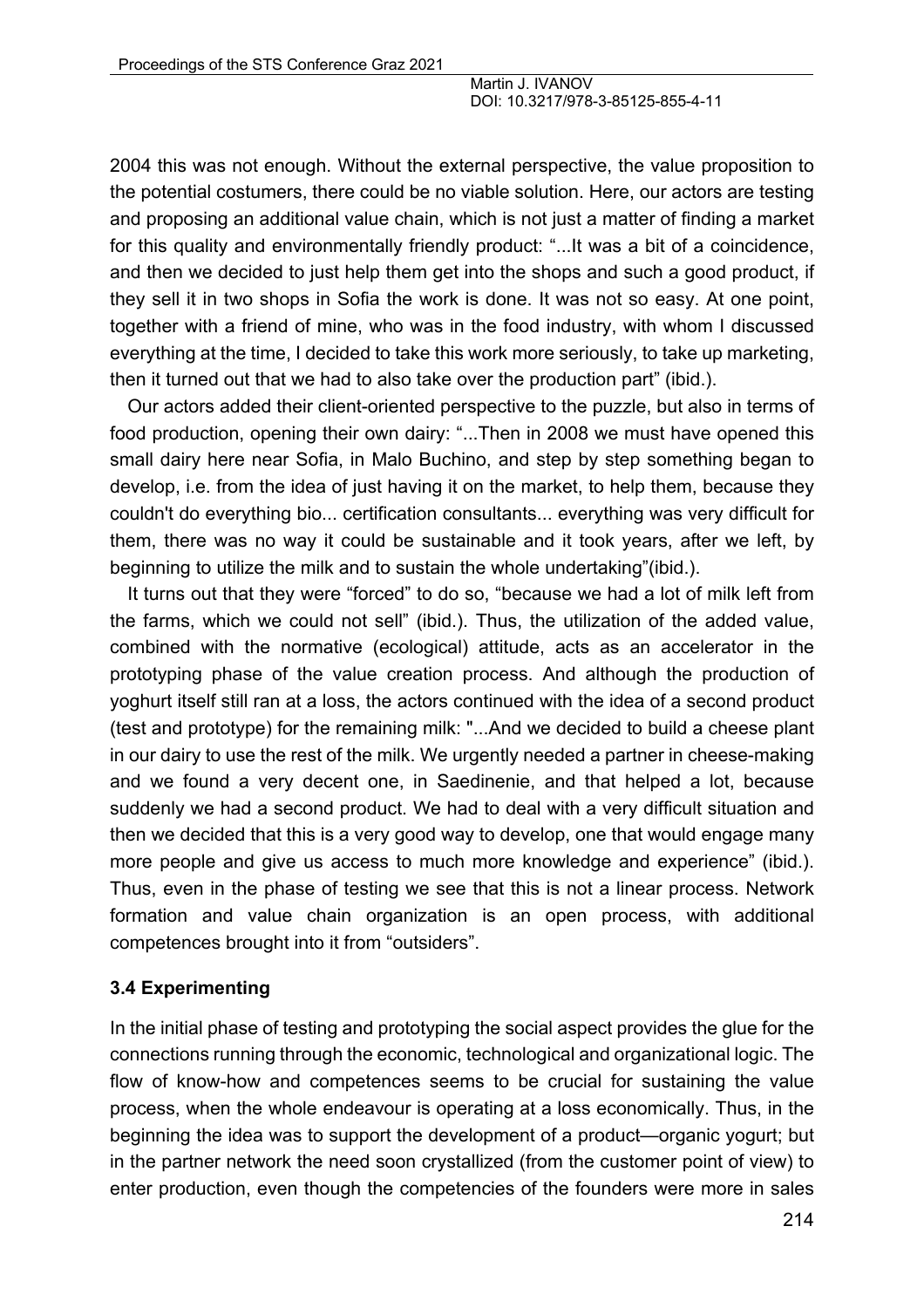and marketing. Market logic (working at a loss) and the normative principle of recovery (a surplus of ecologically pure fresh milk) led to the search for a partner with additional (technical/craft) competencies (in cheese-making). Thus, the network grew: "In the beginning we thought we would make yoghurt, we never thought of doing anything more, let alone a brand or a portfolio, etc., but we actually saw that we could create a network that would allow many more farmers to switch to organic production. We gave up on the idea of building a cheese plant. It made no sense. It would be neither better nor cheaper. Instead, we started to develop this network, in fact from different farmers, partners, technologists, nutritionists, all kinds of people" (ibid.).

## **3.5 Network Formation**

At a certain point the value chain creation expanded, and the local value network began to be integrated into global production networks through global retail chains entering the Bulgarian market (2009)—"Billa", "Piccadilly", etc., with their European headquarters understood that there would be growing interest in organic products. Starting something completely new, even without the necessary capacity to meet demand from the market, the actors created a new model for outsourced production, which became the basis for the development of "Bio Bulgaria"—a business that in 2019 generated BGN 8 million revenue: "We have tried to work without unnecessary investments and to use facilities that already exist. It is also good for business from an environmental point of view. If there are dairies with free capacity, we would not invest in cheese production" (Interview with *Forbes Bulgaria*, 2020, in Bulgarian).

## **3.6 Continuing Innovation—the Taste of Food is Leading**

It turns out that by imposing this way of working, in which Harmonica was responsible for the quality of the final product, although the ownership is different, thus building a value chain that operationalized not only pure ecological production, but also a socially constructed concept of taste: "At one point we stopped emphasizing organic, organic became the mandatory minimum, we wanted Harmonica to mean much more, i.e. bio is one of the characteristics, it is our leading one, but we want Harmonica to mean many more things, to mean good taste, tradition, ... care for quality." And the definition of good taste is "when you eat something, you want to eat it again..." (in-depth interview), i.e., something that is recognizable and considered traditionally authentic is sought.

All this allowed them a lot of flexibility and the opportunity to experiment. The positive experience with yogurt, which has the taste from the past, was transferred to *boza* (a traditional beverage produced from rye). It took two years to test recipes. Nokov went around the producers of *boza* and asked how to make *boza* with sugar and fermentation in a bottle, as it used to be made in the past. They told him it was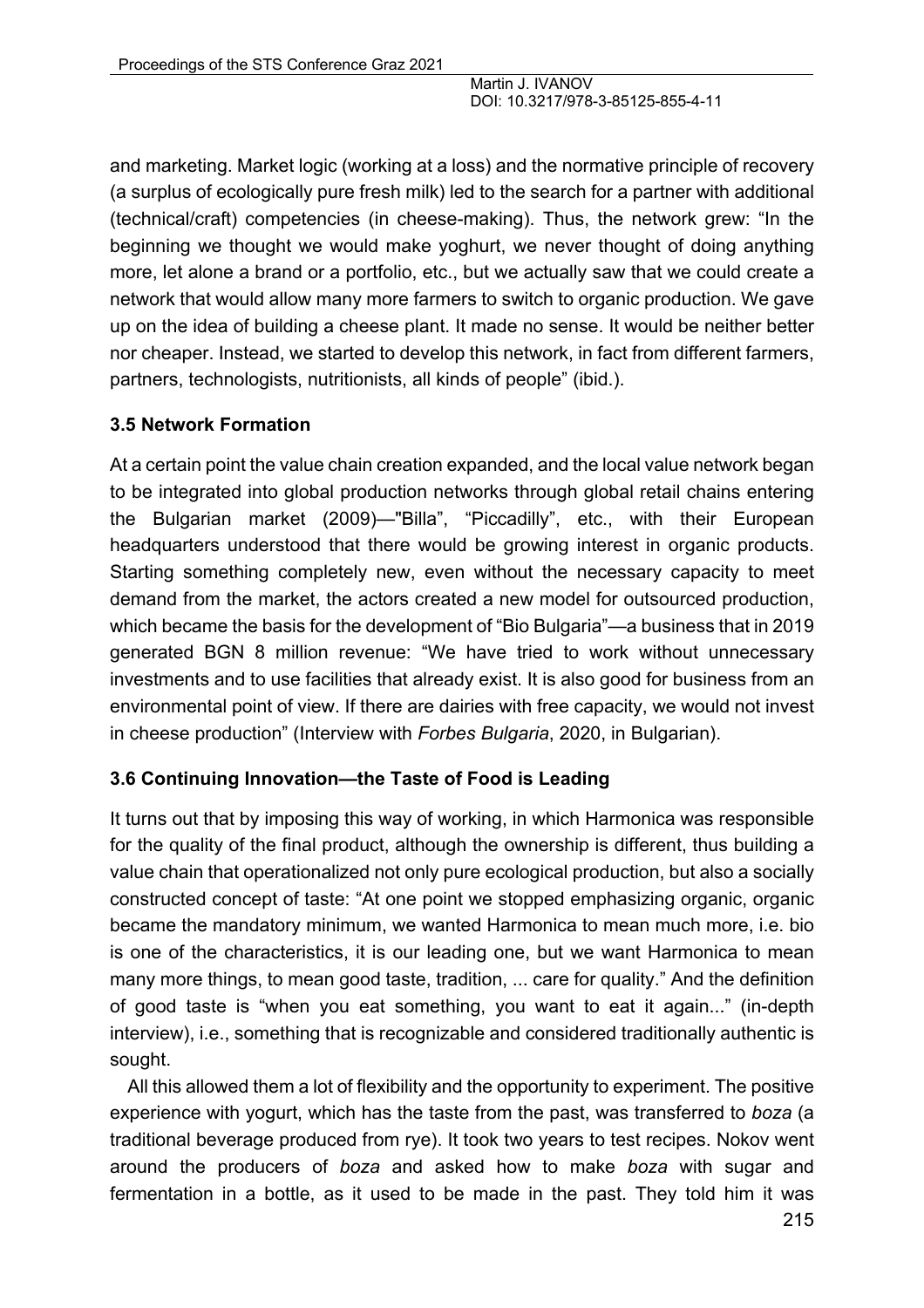impossible, caps would explode, it would spoil. The status quo has imposed a cheap product with sugar substitutes and without fermentation. He continued to look for variants, even when his *boza*, instead of fermenting, stratified and congealed. "We made a difficult decision not to stop, even though angry people called every day that the *boza* didn't look like anything. But we could not solve the problem without working. If we had stopped, this product would have disappeared. It finally became fantastic." (Forbes Bulgaria 2020).

#### **3.7 Symbolic (Normative) Innovation—the Name Debate**

The three founders had a discussion about what to call the yoghurt because when they started it was not yet known which word would work well in Bulgaria. In Englishspeaking countries, these products are called organic; in Germany and France they use bio or even eco. "Actually, we chose to call yogurt bio, it wasn't approved then, and people called us. You made a big mistake, you named organic bio and everyone will think it's GMO, because they'll think about biotechnology." From the very beginning they opened their own small store for organic food—gradually other producers and mostly traders importing organic products appeared and the shelves began to fill up. The store served as a showcase for the new market niche and gave direct access to customers, thus providing the necessary feedback. They opened two more organic stores and stopped at three. The path had already been paved in Sofia. Many seemingly impossible things began to happen because of the way the brand was managed. Small shops, hotels, restaurants and cafes started to stock up on organic products. "It was also our idea - to show that quality food can go anywhere. We wanted more farmers to be certified for organic production and to attract more producers to see the meaning in organic products," says Nokov (ibid.).

#### **3.8 Constant Innovations to Stay Independent and Competitive**

A very important principle of independence gradually crystallized in the company's commercial policy if distribution through the big retailers becomes a large percentage of the business, efforts were made to develop alternative distribution channels. Enter the then new field of online commerce. Direct deliveries are "a very important part of the whole chain because of the direct contact with customers and the knowledge they give about the market" (ibid.). Exports are another channel of independence that provides support to more farmers. All the while, decisions are not based on trends and fashions or the way the "big ones" fit, but everything is tested in practice. What is gradually becoming mainstream for retail chains—shortening supply chains, promoting local production and more—is already successfully practiced by the innovative company "Bio Bulgaria", owner of the brand Harmonica: "Now we are increasing the range across the board all the time and ... we want to work more with…we want to do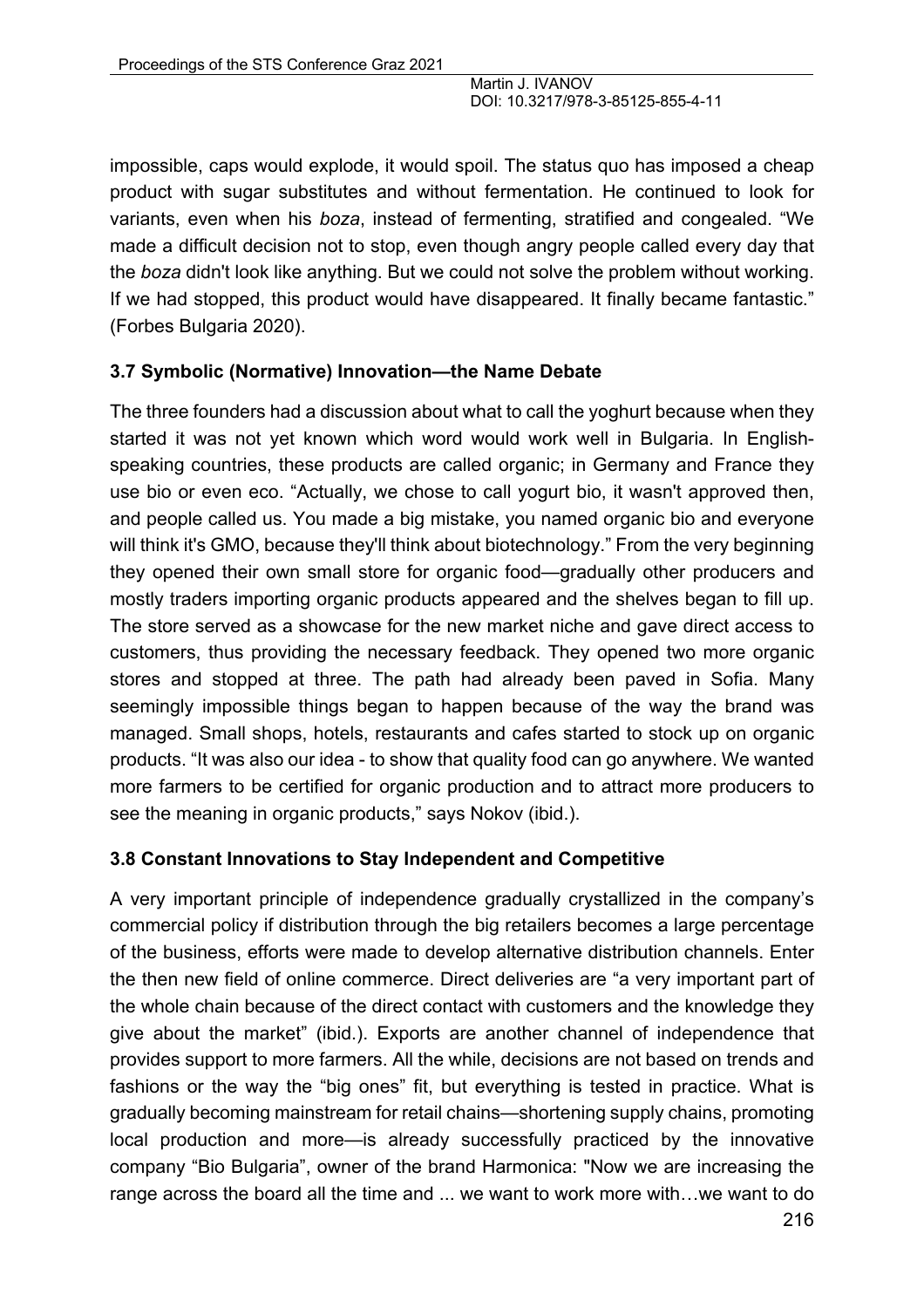two things, one is to find a way to work with smaller producers with more specific products that are seasonal, that are very small in capacity, insufficient for stores and that's why we developed a system for direct deliveries, a box of Harmonica, where we can work with a small seasonal producer." It takes time to find out what products to include in international exhibitions, because yogurt and *boza* are impossible to export. However, waffles are in greater demand from customers in the Middle East and Europe. Bio Bulgaria sells waffles in Italy and Spain under the logo of a well-known brand on the local market.

#### **3.9 Competition and Followers—a Criterion for Successful Innovation**

"Our goal is to lead the way and let others start doing good things ... by coming in with a good waffle and others starting to make good waffles. If everyone starts doing things the way we do, it will be great…We will not stand alone on the shelf and it will become clear why we are more expensive" (in-depth interview). The perception of the evolving market is again counterintuitive, not to look for the lowest price, but to make the price (value) an indicator of quality. Thus, successful innovations, as well as discoveries, find their "imitators" and through competition in the newly created markets needs are satisfied and continuing ways to meet needs are improved and further developed in the most effective way.

# **4 Conclusion**

This paper offers an attempt to broaden the theoretical perspective of, on the one hand, economic approaches dealing with value chain creation and, on the other hand, sociotechnical approaches providing useful tools for innovation processes in the niche formation phase. A case study of the transformation of the food system in Bulgaria showed that the innovation process within a new (start-up) business could be seen as part of value chain creation as long as the company is preoccupied not with optimizing activities (improving effectiveness) but rather with improving its own resources. Another important insight is that the external (client-oriented) perspective of the value creation process in terms of fast prototyping and testing of proposed solutions is essential to their implementation. Specifically for the transformation of the food system in Bulgaria it turned out that the strong sustainable (normative) orientation of the actors involved did not match with what was demanded on the market. This was not a barrier for innovation; on the contrary, organic food production re-discovered traditional tastes (on the demand side) and re-invented traditional craft production (on the supply side). This re-construction and re-invention of production and consumption practices gained much more significance in the process of social change, thus fostering innovations and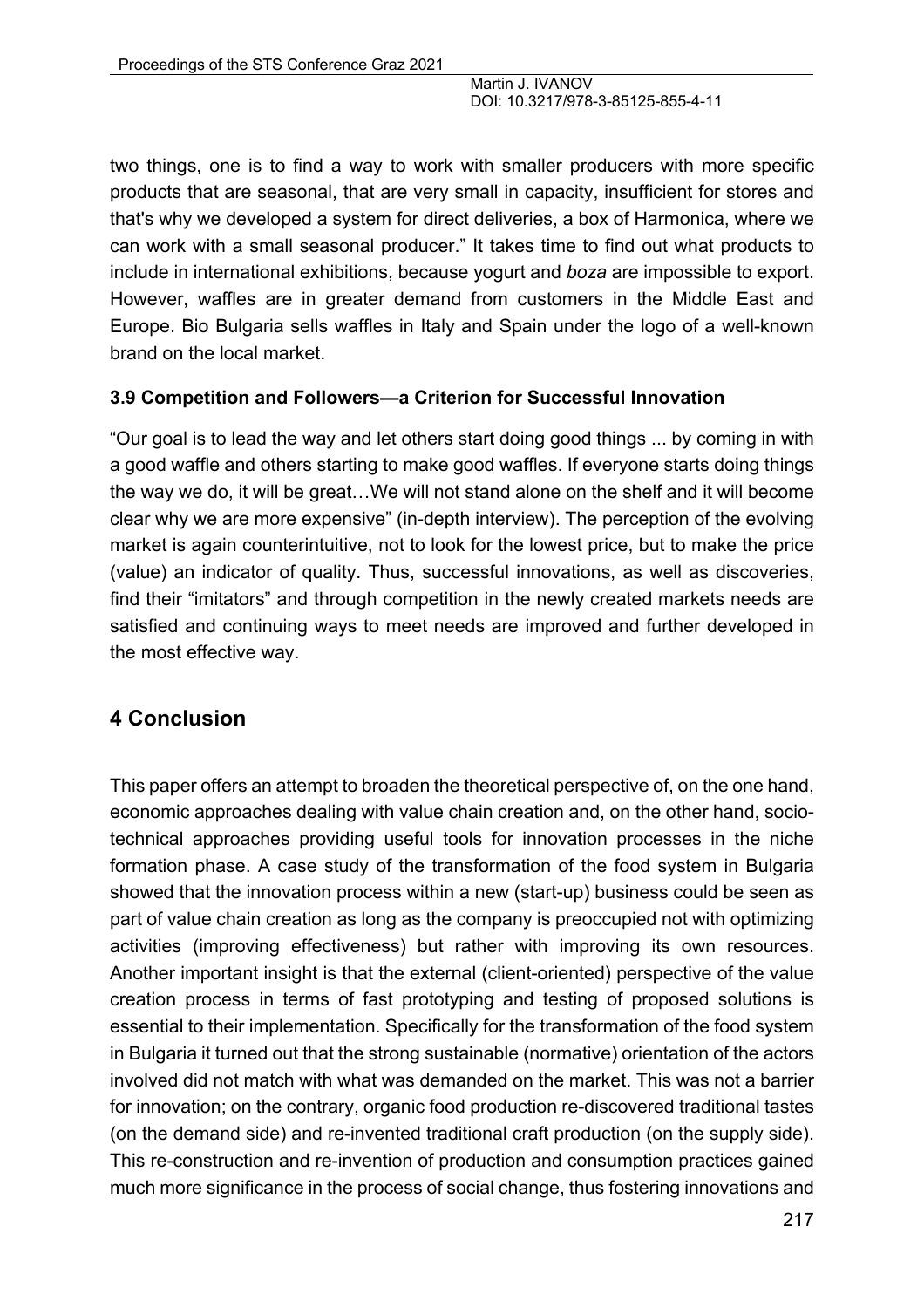entrepreneurship not only in the food sector. The main reservoir for (sustainable) innovations in the food sector is rather new combinations (relations) of existing competences and their faster utilization within newly created value chains.

## **References**

- Fagerberg, Jan, Mowery, David C., Nelson, Richard R (Eds.) (2004): Oxford Handbook of Innovations, New York: Oxford University Press.
- Geels, Frank, (2002): Technological transitions as evolutionary reconfiguration processes: a multi-level perspective and a case-study. Research Policy 31, pp. 1257–1274.
- Geels, Frank et al. (2016): The enactment of socio-technical transition pathways: A reformulated typology and a comparative multi-level analysis of the German and UK low-carbon electricity transitions (1990–2014). Research Policy 45:4, pp. 896– 913.
- Gereffi, Gary, Humphrey, John, Sturgeon, Timothy (2005): The governance of global value chains. Review of International Political Economy 12:1, pp. 78–104.
- Gereffi, Gary (1999): A Commodity Chains Framework for Analyzing Global Industries. http://www.yale.edu/ccr/gereffi.doc
- Granovetter, Mark (1985): Economic Action and Social Structure: The Problem of Embeddedness. American Journal of Sociology, 91(3), pp. 481–510.
- Kaplan, Robert S., Norton, David P. (2004): Strategy Maps: Converting Intangible Assets into Tangible Outcomes, Harvard Business School Publishing Corporation.
- Kemp, Rene, Schot, Johan, Hoogma, Remco (1998): Regime shifts to sustainability through processes of niche formation: the approach of Strategic Niche Management. Technology Analysis and Strategic Management, Vol. 10, No. 2, pp. 175–195.
- Lazonick, William (2004): The Innovative Firm, in: Fagerberg, Jan, Mowery, David C., Nelson, Richard R (Eds.) (2004): Oxford Handbook of Innovations, New York: Oxford University Press, pp. 29–55.
- Mootee, Idris (2013): Design Thinking for Strategic Innovation: What They Can't Teach You at Business or Design School, Willey.